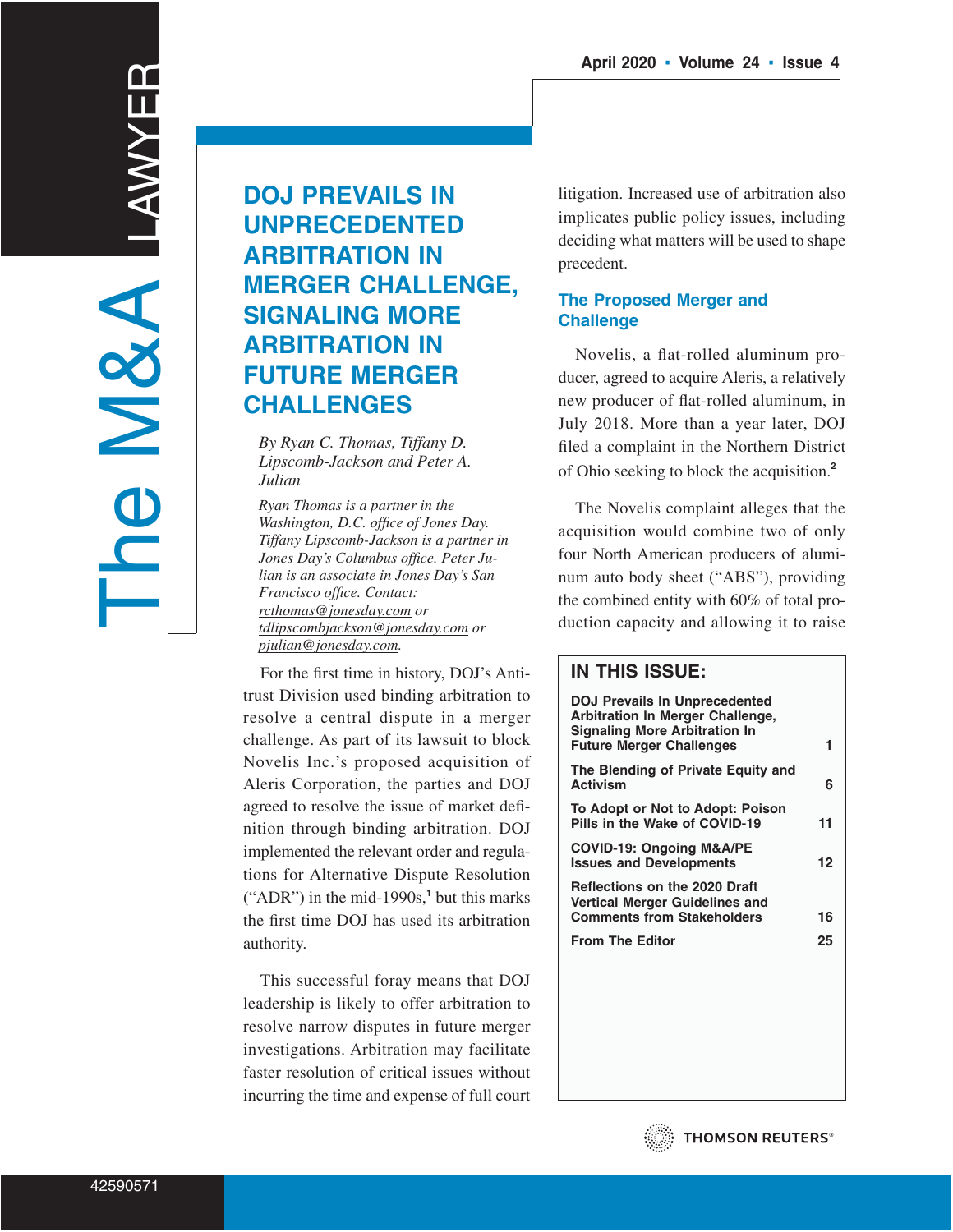prices, reduce innovation, and provide less favorable terms of service to automakers. Automakers are increasingly using aluminum ABS to develop vehicles that are lighter and more fuel-efficient.

The complaint quotes internal party documents to support DOJ's theories, including that Novelis was worried Aleris could be sold to a "new market entrant in the U.S. with lower pricing discipline" and that an "alternative buyer [was] likely to bid aggressively and negatively impact pricing" in the market.**<sup>3</sup>**

In announcing the challenge, DOJ promoted the use of arbitration as allowing it to "resolve the dispositive issue of market definition in this case efficiently and effectively, saving taxpayer resources."**<sup>4</sup>** In 1995, Attorney General Janet Reno ordered the entire DOJ (not just the Antitrust Division) to undertake greater use of ADR "in appropriate cases."**<sup>5</sup>** In 1996, the Antitrust Division published policy guidance, including on case selection criteria, different ADR techniques such as arbitration and mediation, and factors favoring or disfavoring ADR. This guidance notably provides:

Because of the time constraints imposed by the [Hart-Scott-Rodino Antitrust Improvements Act of 1976] and the exigencies of the merger review process in general, ADR techniques will likely be difficult to apply during the course of merger investigations. On the other hand, nonmerger investigations often have more timing flexibility.**<sup>6</sup>**

In *Novelis*, DOJ filed a notice with the court stating that "because this merger challenge would turn on a single dispositive issue [product market definition], the parties have agreed to refer this issue to binding arbitration . . . to lessen the burden on the Court and reduce litigation costs."**<sup>7</sup>** The notice included a redacted term sheet governing the parties' agreement to arbitrate.**<sup>8</sup>** According to that document:

- The parties and DOJ "must work in good faith to commence the arbitral hearing" within 120 days of the filing of the answer, assuming DOJ has not accepted a remedy. Arbitration had to be completed within 21 days, and the decision made within 14 days of the hearing.
- If DOJ and the parties could not agree on a

## **The M&A Lawyer**

West LegalEdcenter 610 Opperman Drive Eagan, MN 55123

## <sup>©</sup>2020 Thomson Reuters

For authorization to photocopy, please contact the **Copyright Clearance Center** at 222 Rosewood Drive, Danvers, MA 01923, USA (978) 750-8400, http://www.copyright.com or **West's Copyright Services** at 610 Opperman Drive, Eagan, MN 55123, copyright.west@thomsonreuters.com. Please outline the specific material involved, the number of copies you wish to distribute and the purpose or format of the use.

This publication was created to provide you with accurate and authoritative information concerning the subject matter covered; however, this publication was not necessarily prepared by persons licensed to practice law in a particular jurisdiction. The publisher is not engaged in rendering legal or other professional advice and this publication is not a substitute for the advice of an attorney. If you require legal or other expert advice, you should seek the services of a competent attorney or other professional.

Copyright is not claimed as to any part of the original work prepared by a United States Government officer or employee as part of the person's official duties.

One Year Subscription . 10 Issues . \$ 1,128.00 (ISSN#: 1093-3255)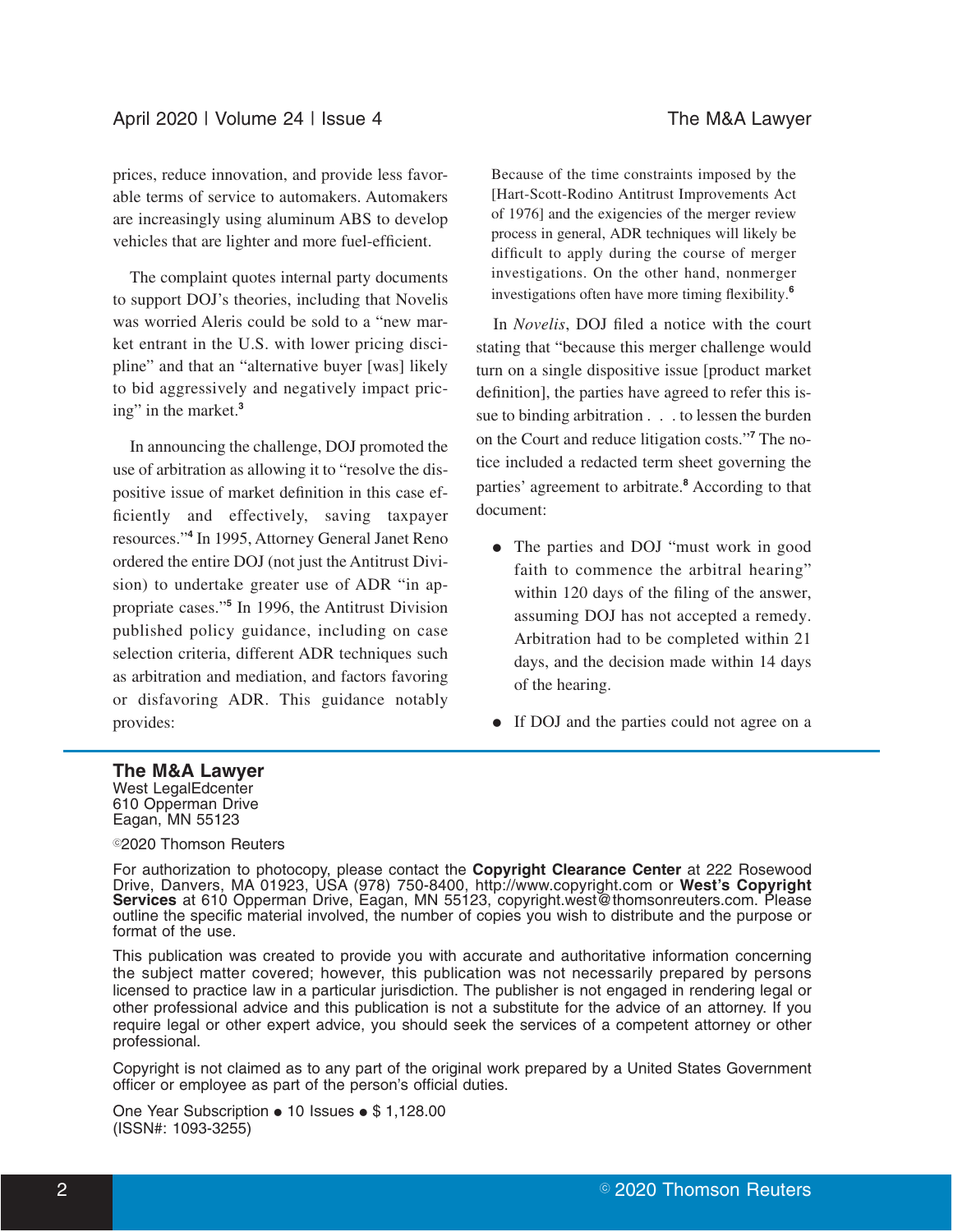single arbitrator, a panel of three arbitrators would be selected.

- The arbitral decision was limited to five pages.
- If the arbitrator determined that the relevant market is broader than DOJ alleged, the complaint would be promptly dismissed. If the arbitrator agreed with DOJ, the parties would be forced to divest certain assets and pay DOJ's fees and costs, including expert fees.
- If the arbitrator did not rule for DOJ prior to December 20, 2019, and the arbitration was still pending as of that date (which occurred), the parties could close the transaction subject to holding the potentially divested assets separate from the rest of the business.**<sup>9</sup>**

### **The Arbitrator's Decision**

In a March 2020 DOJ press release, DOJ announced that it had prevailed in the arbitration and, as a result, Novelis must divest Aleris' aluminum ABS operations in North America.**<sup>10</sup>** Assistant Attorney General for the Antitrust Division ("AAG") Makan Delrahim stated that DOJ supports increasing use of arbitration "in the right circumstances." In this case, arbitration "proved to be an effective procedure for the streamlined adjudication of a dispositive issue in a merger challenge" and that DOJ "look[s] forward to applying the learning from this case to future matters."**<sup>11</sup>**

The arbitrator's five-page decision "relied upon the evidentiary record, the 2010 Merger Guidelines, as well as relevant case law and other authorities." He concluded that, while steel and aluminum ABS suppliers may "aggressively compete" at some stages of the automobile manufacturers' design process, the evidence supported the DOJ's product market because steel did not compete with aluminum ABS at later stages where "actual and dynamic pricing occurs."**<sup>12</sup>** Notably, the arbitrator dismissed both parties' experts' quantitative evidence because "the underlying data used by both economists was not sufficiently verifiable to be definitively relied upon."**<sup>13</sup>**

The arbitrator found that steel producers did not constrain the pricing of aluminum ABS in a way that would support a product market that included both steel and aluminum ABS. The government and merging parties diverged over when and how to analyze the significance of price competition, for example, at the procurement phase only (DOJ position) or at the design and procurement phases (merging parties' position). According to the arbitrator, the parties also "would leave the exercise of looking at pricing discipline to competitive effects analysis," urging a more "holistic view" of the evidence that "focus[es] on the entire equation." However, the arbitrator explained:

It would be odd if the parties agreed to have the outcome in the Arbitration depend on what stage, in merger analysis, price effects are analyzed, and particularly so because the two stages (market definition and competitive effects) are so closely interrelated that the choice could be serendipitous: "[e]vidence of competitive effects can inform market definition, just as market definition can be informative regarding competitive effects."**<sup>14</sup>**

This statement highlights a common issue over the intersection of market definition and competitive effects analysis in merger investigations and litigation. The analytical spillover between the two concepts potentially serves as a cautionary tale for companies considering whether to pursue arbitration, and on what basis.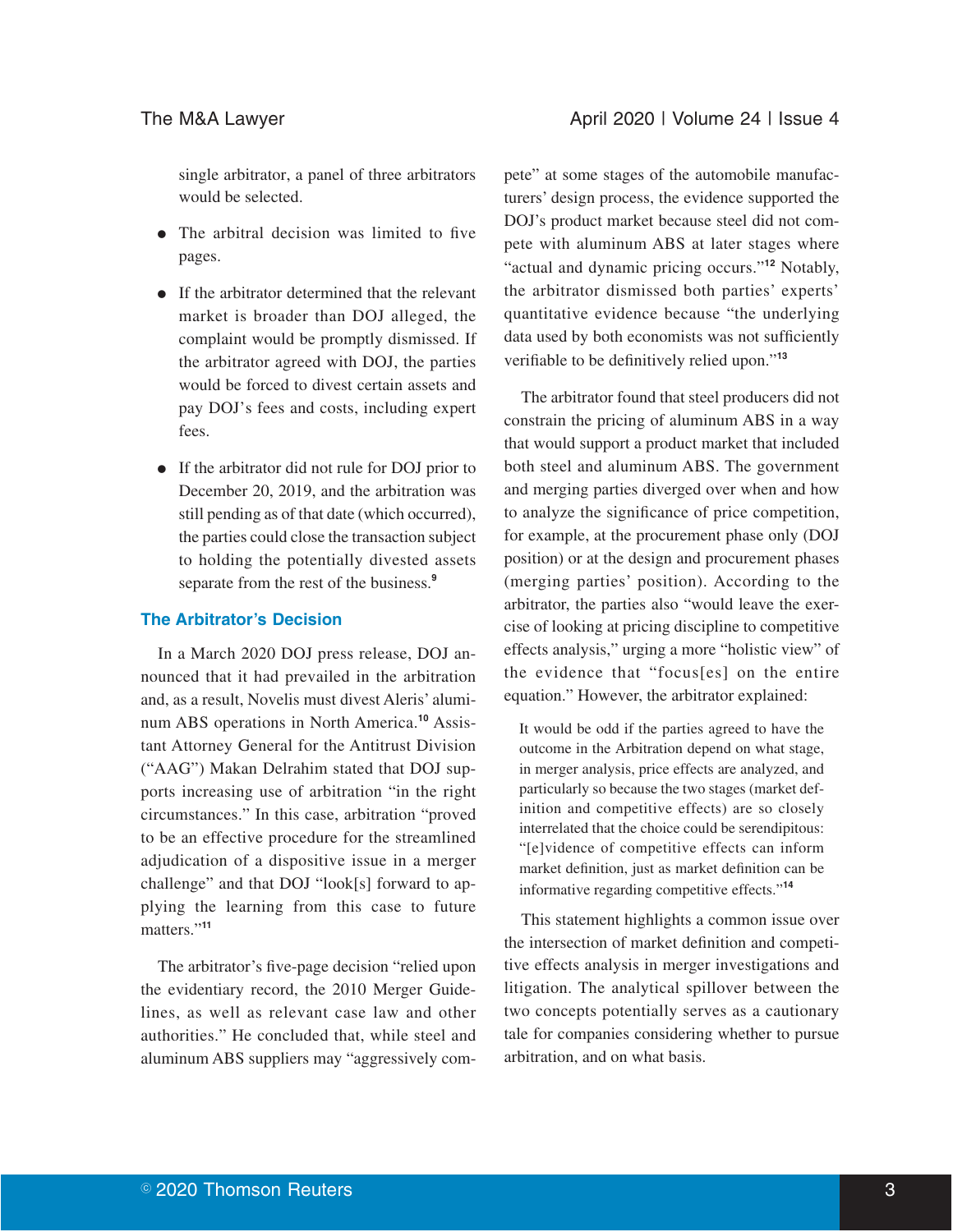## **Court Approval and Divestiture**

DOJ will next file a proposed final judgment with the court requiring Novelis to divest Aleris' entire aluminum ABS operations in North America to preserve competition in the relevant market. Under the Tunney Act, DOJ must publish the order in the Federal Register, and cause a summary of the contents of the order to be published in a newspaper, allowing 60 days for public comments.**<sup>15</sup>** The parties may close before completing the divestiture, but they are also awaiting resolution of foreign merger review before they can close.**<sup>16</sup>**

## **Potential Benefits of Arbitration**

*Novelis* illustrates how arbitration provides DOJ and merging parties with more control over when and how a case will be resolved. Arbitration gives the parties latitude to define the rules of the game. Typically, a judge in a civil matter has significant discretion over how she manages trials, including when hearings will occur, how long discovery will be, and when to issue a decision. With arbitration, DOJ and merging parties can agree on the schedule they believe makes sense without being limited by a court's other matters.

From a process perspective, arbitration is a win for merging parties. Although in *Novelis*, the arbitration schedule was similar to a typical merger litigation, *i.e.*, four months for pretrial discovery overseen by the court and three weeks for the arbitration hearing, parties in other cases could decide on a more condensed schedule depending on the scope of the issue presented. Additionally, if the parties agree on a narrow question for arbitration, the amount of discovery needed may be greatly reduced as compared to typical merger litigation. This could save both time and resources for all involved (including potential third parties who would otherwise be required to respond to subpoenas). This, in turn, can reduce the cost and length of the arbitration by decreasing the number witnesses and exhibits presented.

Likewise, putting a deadline on when a decision has to be entered (here, within 14 days of the hearing's conclusion) gives companies greater certainty for when the process will resolve. Although federal judges often strive to issue opinions in merger challenges in a timely manner (and often much quicker than decisions issued in the non-merger context), parties have no ability to force a judge to render judgment by a certain date. This is not the case with arbitration. As a service provider hired by the parties to focus on their specific issue, requiring decision by a date certain is an option.

Perhaps the biggest advantage of arbitration over traditional litigation is the ability to choose the arbitrator. Unlike litigation in which judges are randomly assigned, arbitration allows the government and merging parties to agree on the decision maker. The DOJ and merging parties will have to decide on a process to decide on an arbitrator. In *Novelis*, the two sides agreed that, if they could not agree on a single arbitrator, a panel of three arbitrators would be selected. While this system worked in *Novelis*, it is certainly not the only option. Another approach parties could explore is allowing each side to pick one arbitrator and allowing those arbitrators to pick a third to complete the panel. Still another is having one party choose three arbitrators it would be happy with and the other side selecting the one that will ultimately arbitrate the matter. The key point: there is substantial flexibility in how an arbitrator can be selected.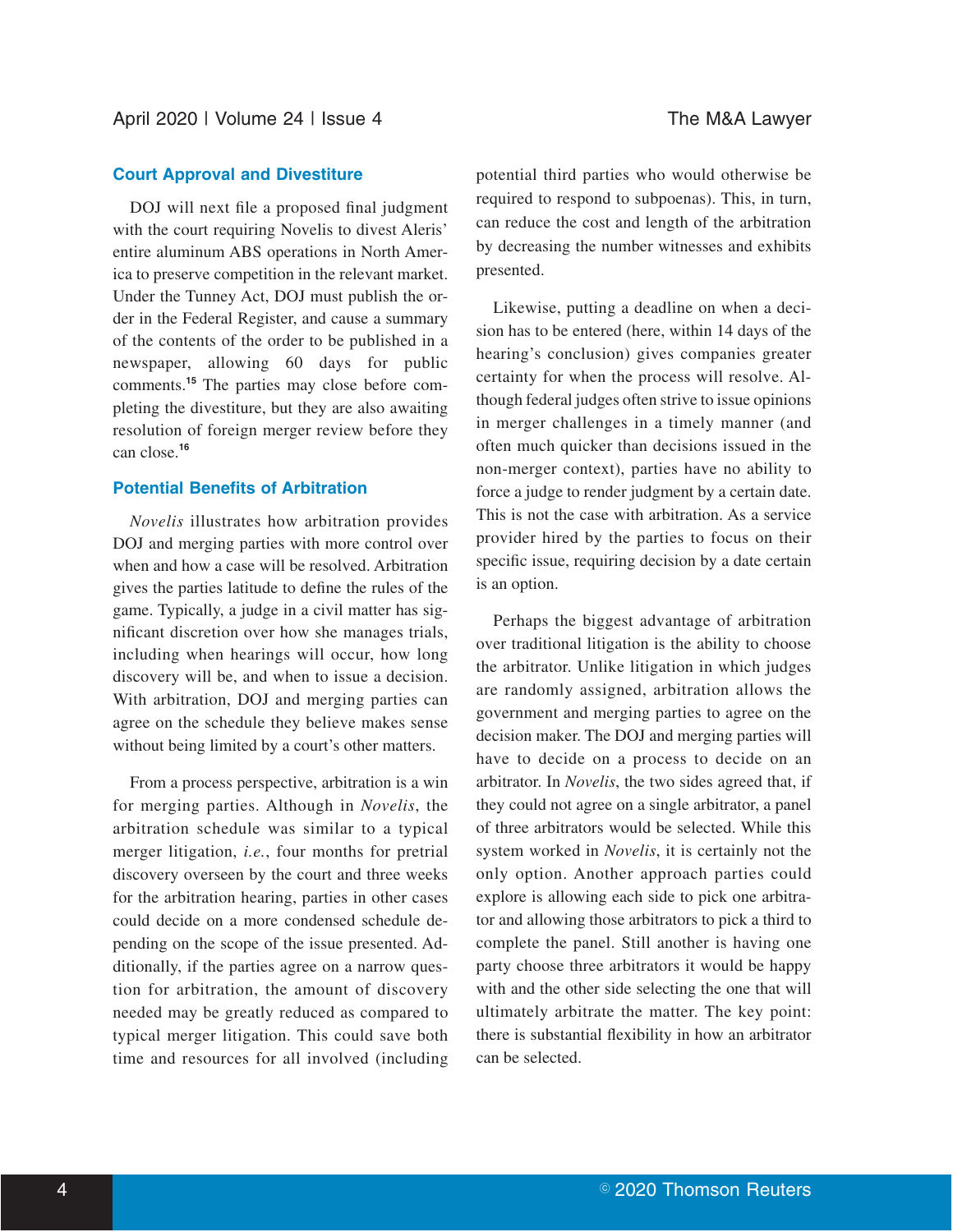This flexibility is key because the identity of the arbitrator may be just as important as the scope of the question arbitrated. Here, AAG Delrahim commended the arbitrator as "a highly-respected and experienced antitrust lawyer and former Director of the Federal Trade Commission's Bureau of Competition" who also served in private practice.**<sup>17</sup>** If arbitration becomes a more common tool for resolving antitrust investigations, there will be increasing demand for arbitrators who possess antitrust expertise. Companies will need to vet candidates carefully. An arbitrator who has extensive antitrust experience will likely make the challenge process easier for the parties. An arbitrator who lacks antitrust experience, however, may impede the process and require the parties to expend additional resources to bring the arbitrator up to speed.

### **DOJ's Future Use of Arbitration**

While DOJ supports using ADR to resolve future merger challenges in the "right circumstances," there is limited guidance as to what constitutes such circumstances. AAG Delrahim explained that DOJ would consider three factors when determining whether to use arbitration:

- $\bullet$  efficiency gains,
- clarity of the question the arbitrator would resolve, and
- potential lost opportunity to create legal precedent.

AAG Delrahim added that DOJ also would consider the identity of the arbitrator, how costs would be allocated, and the arbitration process, which would be agreed by DOJ and the parties "likely before filing suit."**<sup>18</sup>**

DOJ stated arbitration might be appropriate if

there is agreement between DOJ and companies on a clear question for the arbitrator. Identifying and reaching agreement on this point may prove challenging in many cases, including on the discrete issue of market definition when, as in this case, there may be aspects of the separate—and non-arbitrable—competitive effects analysis that potentially support the companies' arguments. This is especially so given that DOJ anticipates these agreements on the scope of arbitration occurring prior to filing suit.

Finally, it is possible that arbitration could hinder the development of antitrust precedent. Mindful of public policy concerns, DOJ has warned that it will not pursue arbitration if it means a lost opportunity to create valuable legal precedent.**<sup>19</sup>** DOJ may not want to use arbitration in cases that involve high-profile industries or companies, or that implicate important policy considerations. In these situations, the government is more likely to pursue litigation that creates valuable legal precedent over arbitration, where the outcome and reasons for it will be less transparent and determinative of future cases. Still, DOJ may selectively offer or agree to arbitration in challenging matters where it faces difficult facts. By sidelining these matters, DOJ could skew court precedent—strategically or unintentionally—in its favor, ultimately leading to more proenforcement case law.

## **ENDNOTES:**

**<sup>1</sup>***See* Administrative Dispute Resolution Act of 1996, 5 U.S.C.A. § 571 et seq.; 61 Fed. Reg. 36,896 (July 15, 1996) (Antitrust Division's implementing regulations).

**<sup>2</sup>**Complaint, *United States v. Novelis, Inc. et al.*, No. 19 Civ. 2033 (N.D. Ohio Sept. 4, 2019), *available at* https://www.justice.gov/atr/case-doc